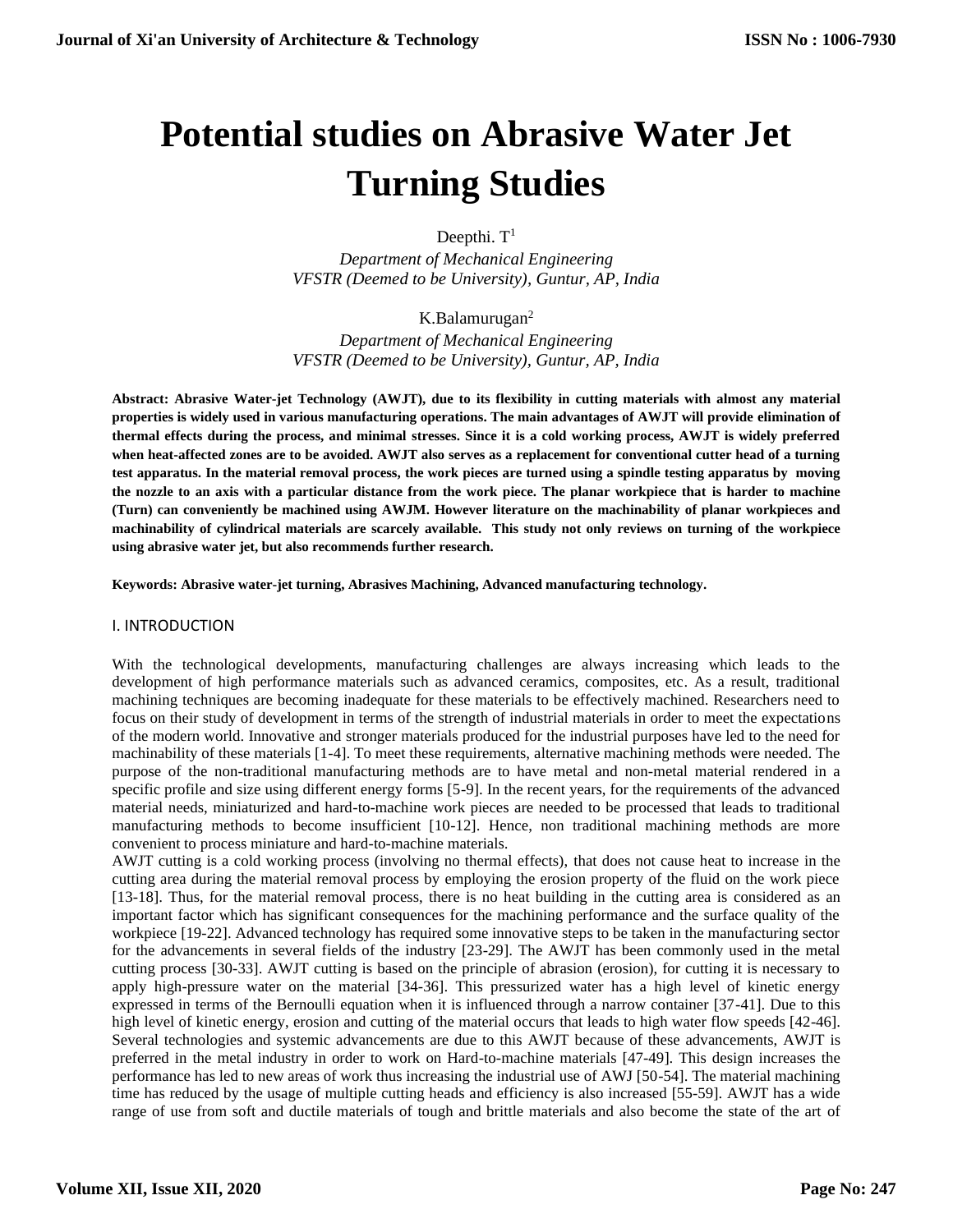industry such as automotive and aeronautics which produced consumer products. [60-62]. These studies include AWJ machining are cutting long, but small-diameter work pieces and making grooves on the hard-to-machine materials such as ceramics, composites, glass, etc. [63].

In the AWJT process, the use of experimental turning testing apparatus becomes unavoidable. The literature study showed that there are several experimental studies which involve AWJT machining method. However, it was found that in these studies, all the turning testing apparatus used were similar and this experimental testing apparatus did not involve an enclosure for the spindle mostly. AWJT has been used for turning hard and brittle materials with any geometrical process. To rotate the work piece, there is a testing apparatus. A general principle of AWJT process is shown in Fig. 1.



Fig 1. General principle of AWJT process

This study explored the literature scan and offers an evaluation in order to guide the further experimental studies which involve AWJT machining.

### II. A LITERATURE SURVEY OF ABRASIVE WATER-JET TURNING

The studied on impact of AWJT parameters of the volume of material removed when machining the Al6061 alloy. This study involves some machining parameters such as different pump pressures, abrasive flow rate, and nozzle feed rate as variables while spindle speed and abrasive size as constant [21]. When the pump pressure and the abrasive flow rate were increased then the material removal rate is also increased.

The investigated the trails created on the machined surface by the AWJT process and macro characteristics of AWJ turned surfaces. While machining a 25-mm diameter aluminium sample, it was found that after the material removal process surface roughness were created for the work piece [64].

Macro image analysis of the longitudinal turning study of an aluminium sample taking standoff distance as constant with different nozzle feed rates is verified. The decrease of material removal rate and when the standoff distance from the work piece has increased the efficiency of the jet suffers and also reported that surface roughness increases with the increased nozzle feed rate. [65]

The newly developed experimental turning testing apparatus and experimented on a glass material was analyzed. This apparatus involves a direct connection from the electric motor to the spindle, and intermediary transfer elements were not used [66]. The spindle was insulated against pressure water and abrasive particles. 25 mm cylindrical glass samples were used in the experiments. The machining parameters were spindle speed, standoff distance, pump pressure, nozzle feed rate, and abrasive flow rate. It was reported that surface roughness and waviness increase with create at the center of the workpiece after the facing process [67] and the increased nozzle feed rate. The increased workpiece rotation speed is used to find the improvement in the surface quality. The lowest surface roughness value was obtained with low nozzle feed rate and high rotation speed. Standoff distance is increased so that it results in high surface roughness values. Finally, the report shows increased pump pressure leads to increased surface roughness and waviness [68].

The study was conducted by comparing the AWJ and traditional turning methods and exploring the preparation of a test sample. Researchers have developed the experimental testing apparatus for the AWJT. There is no thermal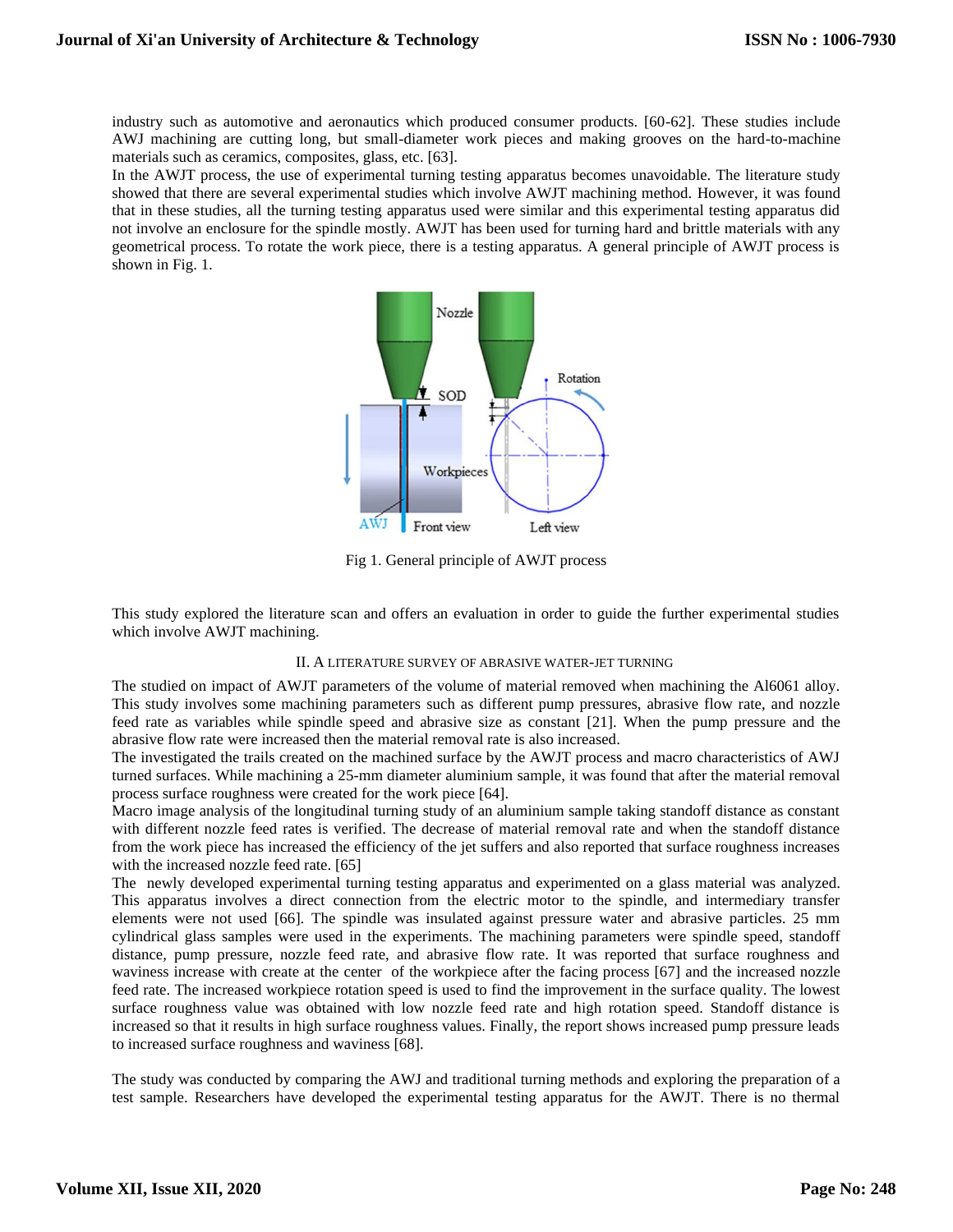effect during the sample preparation process, and it was possible to machine several materials with different characteristics with reduced operating times and costs was reported [62]. Machined a titanium-aluminium alloy using both AWJ and traditional turning methods. During the AWJT process, six-axis AWJ testing apparatus was used [54]. For the AWJ machining, an experimental turning testing apparatus was developed. The schematic presentation of the AWJT process is shown in Fig. 2.



Fig 2 Schematic presentation of the AWJT process

There is an abrasive flow rate between 100 and 600 g min−1 which was taken to the study [28]. A garnet of 80 mesh was used as the abrasive material. The nozzle feed rate was 10 mm min−1, pump pressure was 550MPa, standoff distance was 50 mm, and nozzle angle was 30° as constant parameters. This study showed that traditional turning process leads to material accumulation on the cutter while causing thermal effects due to friction, and these results were documented. In terms of the volume of material removed, it was shown that AWJT was able to remove, the higher amount of material (13 cm<sup>3</sup>). The Ra values obtained from the AWJ process were in a range between 5 and 20 μm. Furthermore, the Ra=5 μm gave a material removal rate (MRR) of 0.3 cm<sup>3</sup> min−1. Following a preliminary experiment which involved a final diameter of 4.98mm and a depth of cut of 3.3 mm resulted in the same surface quality with an MRR of 0.8 cm<sup>3</sup> min−1.

It was observed the effects of machining parameters of the AWJT process on the grinding disk. To perform the turning process, the authors have designed an experimental turning testing apparatus [32]. Researchers found AWJ is a new technique. However, convex and concave profile geometries were observed on the grinding disk and two different sizes of grinding disks were made up of aluminium oxide with 50- and 140-mm diameters were reported in this study. A five-axis KMT, 413-MPa ultra-high-pressure AWJ pump was used as the AWJ testing apparatus. The diameter of the orifice was 0.3 mm while the diameter of the nozzle was 1.1 mm. Among the machining parameters, spindle speed was 90–168 min−1, the nozzle feed rate on the z-axis was 1–120 mm min−1, standoff distance was 5– 60 mm, pump pressure was 69–415 MPa, and the abrasive material was garnet of 80 mesh in size. This showed that when the nozzle feed rate was increased to 30 from 10 mm min−1, then the machining width was reduced from 3.6 to 2.6 mm, Due to increased standoff distance, the accuracy of the profile cross section of the grinding disk was corrupted because the accuracy depends on the diameter and focus of the jet, that better results will be obtained with scattered jet formation, and that the jet obtained with 285 g min−1 abrasive content results in linear and scattered jet formation [66].

A new model developed a mathematical model building based on the erosion model in order to develop an erosion model for AWJT [41]. By taking the impact angle of the abrasive and water delivered from the nozzle as a function of the decreased diameter, the model was developed. Their experimental study involved Al 6063 as the experimental sample. Researchers have designed the experimental turning testing apparatus for the AWJT [27].

Among the machining parameters were pump pressure(250 MPa), abrasive flow rate (5 g/s), abrasive size (80 meshgarnet), three different nozzle diameters (0.76, 1.2, and1.6 mm), four different spindle speeds (13, 25, 37, and50 min−1), 12 different nozzle feed rates (1, 1.5, 2, 2.5, 3, 4,5, 10, 20, 30, 40, 50 mm min−1), and five different standoff distances (11.7, 10.7, 9.7, 8.7, 7.7 mm). It was reported that the values obtained from the experiments were equal to the ones estimated by the mathematical model [21]. The developed a mathematical model to find the final diameter of the ductile material after the material removal process using AWJ. Researchers have conducted an experimental study using AWJ in order to be able to compare the accuracy of their theoretical findings with actual manufacturing process [28]. Researchers reported that the results of their theoretical model and results of the experiments were equal. Based on that results, nozzle feed rate (2mmmin−1), to investigate the effect of traverse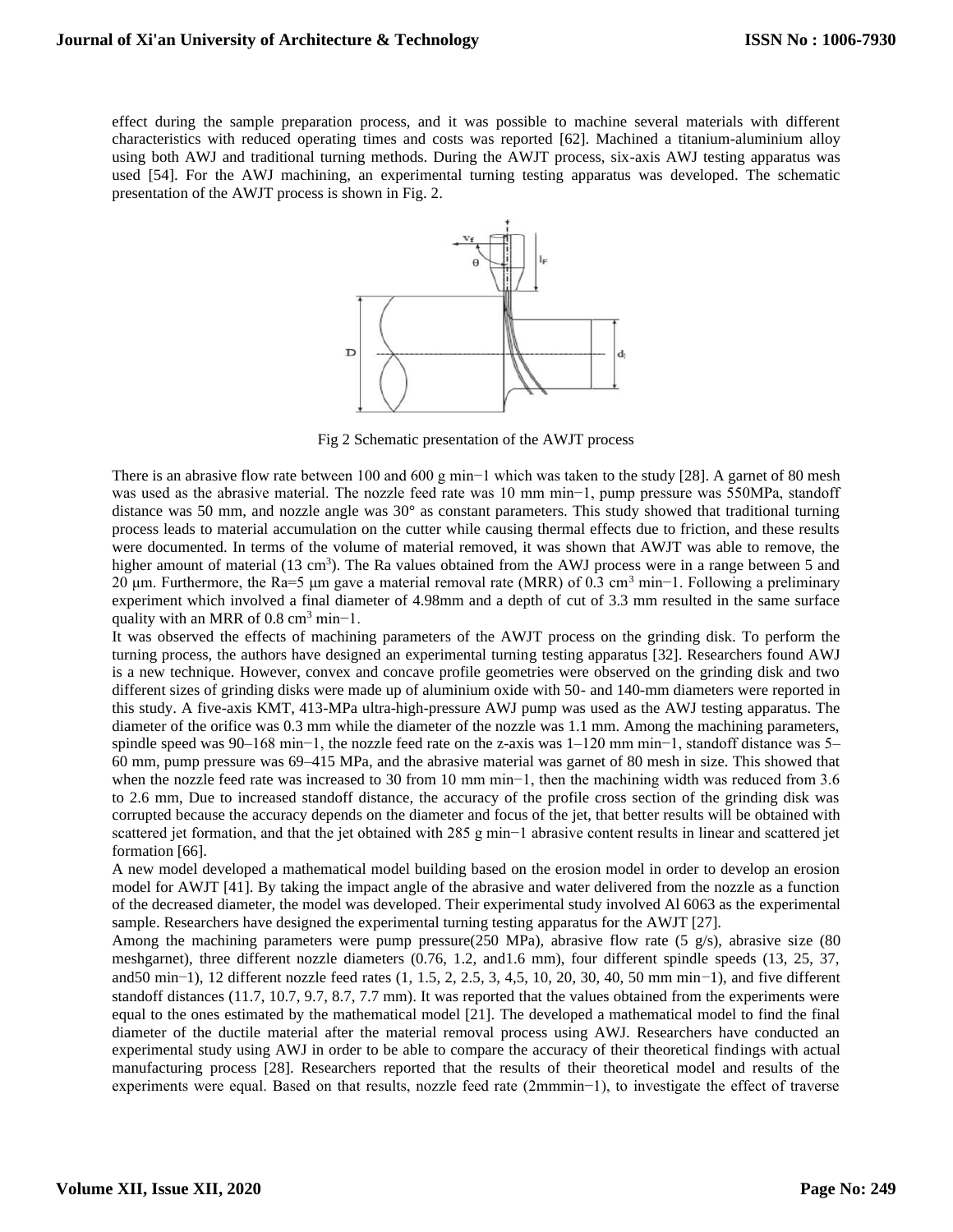speed and to check the efficiency of the propose model, the predicted diameters obtained by the proposed model and Manu model and the comparison with experimental data are shown graphically.

This study had developed a specially made experimental turning test apparatus for the machining of the cylindrical samples using AWJ. In their study, during the AWJ machining researchers have developed a safety cabinet for the driving motor and spindle which are affected by the abrasive and water. With this development, the unfavorable conditions occurring during the turning process were eliminated with the safety cabinet [45].

The studies on the impact of machining parameters on surface roughness for the turning of a copper alloy (Cu-Cr-Zr) using AWJ. Pump pressure of 350 MPa, abrasive type of garnet and size of 80 mesh, and nozzle diameter of 1.2 mm are kept constant throughout their experiments. A copper alloy of 30 and 240 mm in size was used during the experiments [39]. By using these four parameters nozzle feed rates (10, 15, 20, and 25 mm min−1), abrasive flow rate (50, 150, 250, and350 g min−1), spindle speed (25, 50, 75, and 100 min−1), and nozzle distance (2, 5, 8, and 11 mm), the sample was machined. Finally, the result shows that the nozzle feed rate and nozzle approach distance led to an increase in Ra, giving a Ra value of 2.5–5.5 μm.

This design processed low-density polyethylene material using AWJT processing parameters with L18 orthogonal array [19]. In their study, using a traditional turning setup, researchers have tested material removal work on a polyethylene work piece. Researchers have reported that the surface roughness of the polyethylene work piece was high and the material removed tends to stick to the finished surface and also AWJT process did not involve unfavourable conditions commonly encountered with the traditional turning process and that the machining area was not exposed to thermal deformation and therefore melting occurs when machining with AWJ.

In this study studied the impact of AWJ parameters like spindle speed, nozzle feed rate, abrasive flow rate, and standoff distance on both the material removal volume and the machining depth of AISI 1040 steel [56]. Authors had [42] have experimented with the titanium material of Ø 55mm for AWJT [33] Garnet of 60 meshes was used as the abrasive material. Among these constant machining parameters, pump pressure (400 MPa), spindle speed (60 min−1), standoff distance (10 mm), and abrasive flow rate (400 g min−1), five different nozzle feed rates (1.5,3, 4.5, 6, and 7.5 mm min−1) were variable.

It was stated that the work piece was attached to the experimental turning testing apparatus directly without any safety material and then it was machined. The results of the AWJT of the titanium material showed that the nozzle feed rate of 1.5mm min−1 given Ra of 6.984 μm, while the highest nozzle feed rate gives Ra of 8.308 μm. It was reported that when Ra was increased, the material removal rate was reduced by the increased nozzle feed rate. Nevertheless, it was stated that AWJT offers significant advantages when it comes to materials which are hard to machine using traditional turning methods [33].

In this study [34], the AWJ machining of the high strength AISI 4340 steel samples. Researchers investigated the impact of machining parameters of the AWJT on the Ra and the material removal rate of AISI 4340 steel [34]. The machining parameters nozzle feed rate (3, 6, 12, and24 mm min−1), pump pressure (200, 260, 320, and 380 MPa), abrasive flow rate (228, 333, 420, and 498 g min−1), nozzle angle (45°, 60°, 75°, and 90°) and spindle speed (97,194, 389,and 777 min−1). To estimate the Ra and material removal rates, researchers have developed a mathematical model building on the Bernoulli equation. The error rate between the mathematical model developed, and the results obtained from the experiments were 2 %. Researchers used the experimental turning testing apparatus for the AWJT.

The study concluded that, for optimal material removal the nozzle feed rate of 6 mm min−1, pump pressure of 380 MPa, abrasive flow rate of 498 g min−1, AWJ impact angle of 90°, and spindle speed 777 min−1 are required. They have found when the spindle speed is increased, machining depth also increases. Radial mode and offset mode were compared to identify which one is advantageous for the surface roughness and material removal rate. It was found that when compared to the offset mode, radial mode resulted in a rougher surface and it was stated that the offset mode must be preferred in order to obtain surfaces with reduced roughness [34].

In this study [27] investigated the impact of AWJT parameters on the material removal rate. Among the AWJT parameters, pump pressure (130, 200, 250, 300,and 370 MPa), abrasive flow rate (106, 230, 324, 422, and557 g min −1), nozzle feed rate (3, 5, 7, and 9.8mmmin−1), and spindle spin (160, 300, 400, 500, and 640 min−1), AA 2011-T4 aluminium alloy of  $\varnothing$  30 mm was selected as the workpiece.

Researchers have used the experimental turning testing apparatus for the AWJT of the AA 2011-T4aluminum alloy. To define the impact of the machining parameters on the material removal rate, researchers have conducted variance analysis, response surface methodology (RSM), and multiple regression analyses. It was reported that any parameter other than the spindle speed had a statistically significant impact on the material removal rate then the nozzle feed rate is the most significant parameter among the others [62].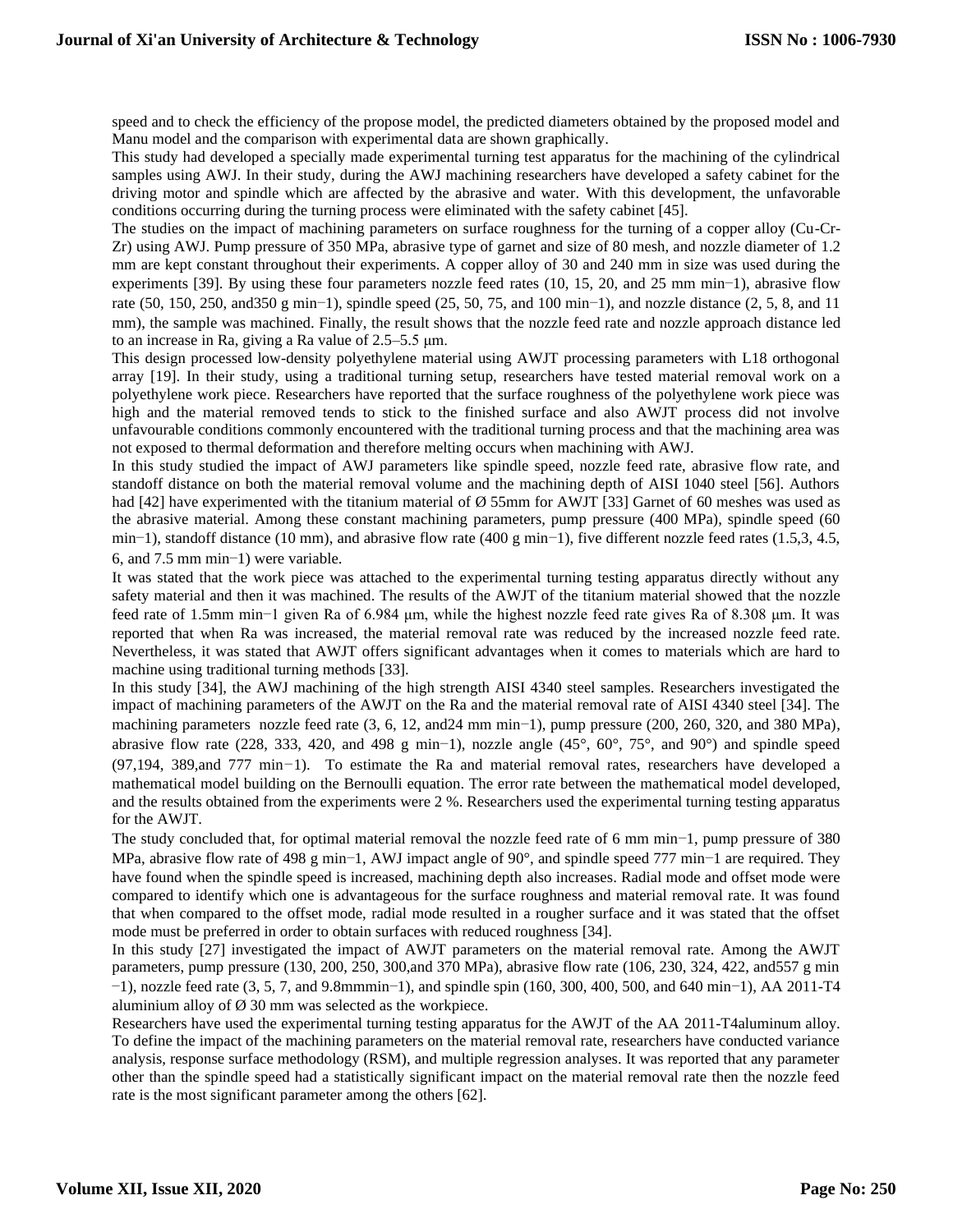The developed machine to investigate the machinability of the AISI 1050 steel material using AWJT called as a custom experimental turning machine [36]. The machining parameters were nozzle diameter (0.7 and 1.3 mm) nozzle feed rate (5, 25, and 45 mm min−1), abrasive flow rate (50,200, and 350 g min−1), spindle speed (500, 1500, and2500 min−1), and standoff distance (2, 10, and 18 mm). Experiment design followed Taguchi L18 and was conducted accordingly. The impact on the machining depth of the AWJ parameters was explored using the variance analysis. A linear regression model was presented by utilizing the interaction between factors found to affect machining depth in this study. The study concluded that without production defects, high levels of material removal are possible in a single pass. The most significant effects on the machining depth were observed with the nozzle feed rate, abrasive flow rate, and spindle speed, respectively. According to the variance impact percentages, Nozzle feed rate and the abrasive flow rate had an impact on the machining depth by 75 and14 %, respectively. Using the factors affecting the machining depth, a linear regression model was proposed and the data obtained from that regression model was compared with the data obtained from the experiments [16].

#### III. DISCUSSIONS AND THE FUTURE STATUS OF AWJT

From several studies, it was stated that many experimental attempts were made in the AWJT machining, design, and applications. Researchers have been contributing to the development of this technology yet this field is open to research on many different levels due to its complex structure. AWJT offers a suitable option for the needs of today's applications. To receive growing attention in many engineering applications, several experiments were conducted on the materials such as modern composites, glass, and ceramics. AWJT is replaced with traditional machining methods such as ultrasonic machining, laser beam machining, and electro-discharge machining which is used for hard-to-machine and firm materials for it offers a faster process which does not damage the surface integrity of the material. To expand the application and machining characteristics of AWJT, the options for combined use of other material removal methods with AWJT was studied. One of the main focuses of the AWJT research is the optimization of the process variables. Researchers have excluded several important factors such as nozzle size and nozzle diameter, which play an important role in the performance characteristics.

Literature review shows that when working on AWJT optimization the studies available on this subject focus on a single factor. There are no studies on a multi-objective optimization of the AWJT, and it is believed that this will be the focus of the future experiments. Nevertheless, several experimental tools currently used for optimization (Taguchi method, artificial neural networks, genetic algorithms, response surface methodology (RSM), etc.) may be combined in order to make use of the advantages of these tools simultaneously. Moreover, the literature review revealed that there are no studies for the multiple response optimizations of process variables which call for future research on this field. A limited amount of studies available in the literature took machining parameters such as nozzle feed rate, abrasive flow rate, abrasive size, spindle speed, nozzle diameter, and standoff distance into account while a combined study on parameters such as pump pressure, abrasive material, and cutting depth is still missing. Therefore, this field calls for further investigation.

To improve cutting performance, several new techniques are reported. These techniques are forward angling, controlled nozzle oscillation, and multi-pass cutting which also require further investigation. Since studies focusing on cutting depth, it will be important for ductile material applications and application angle needs to be included in these studies. Modern machines are now able to cut from different angles (3D, multi-axial machines, etc.). It is of utmost importance to evaluate the possibility to cut a free-form object as it is the case for traditional machining. To overcome grit contamination and dirt accumulation, alternative technologies need to be investigated. If it is to be used in many more industrial applications, AWJT requires a fully automated monitoring solution. However, there are not enough research on the automated monitoring of AWJT process which aims to develop a closed-cycle control strategy. Nevertheless, there is a need for an advanced experimental testing apparatus which eliminates the ripples in the water-jet pool and resistant against abrasive particles and corrosion, and will operate underwater for silent operation. To make AWJT process more economic and standardized, development studies are continuing. Combining process modelling studies with detailed experimental studies will bring convenience to these efforts. With micro-AWJ, a material can be tried turning. AWJ turning processes work done under the water level and fiveaxis turning operations can be done. A turning of cylindrical parts with hole-punching operation can also be performed.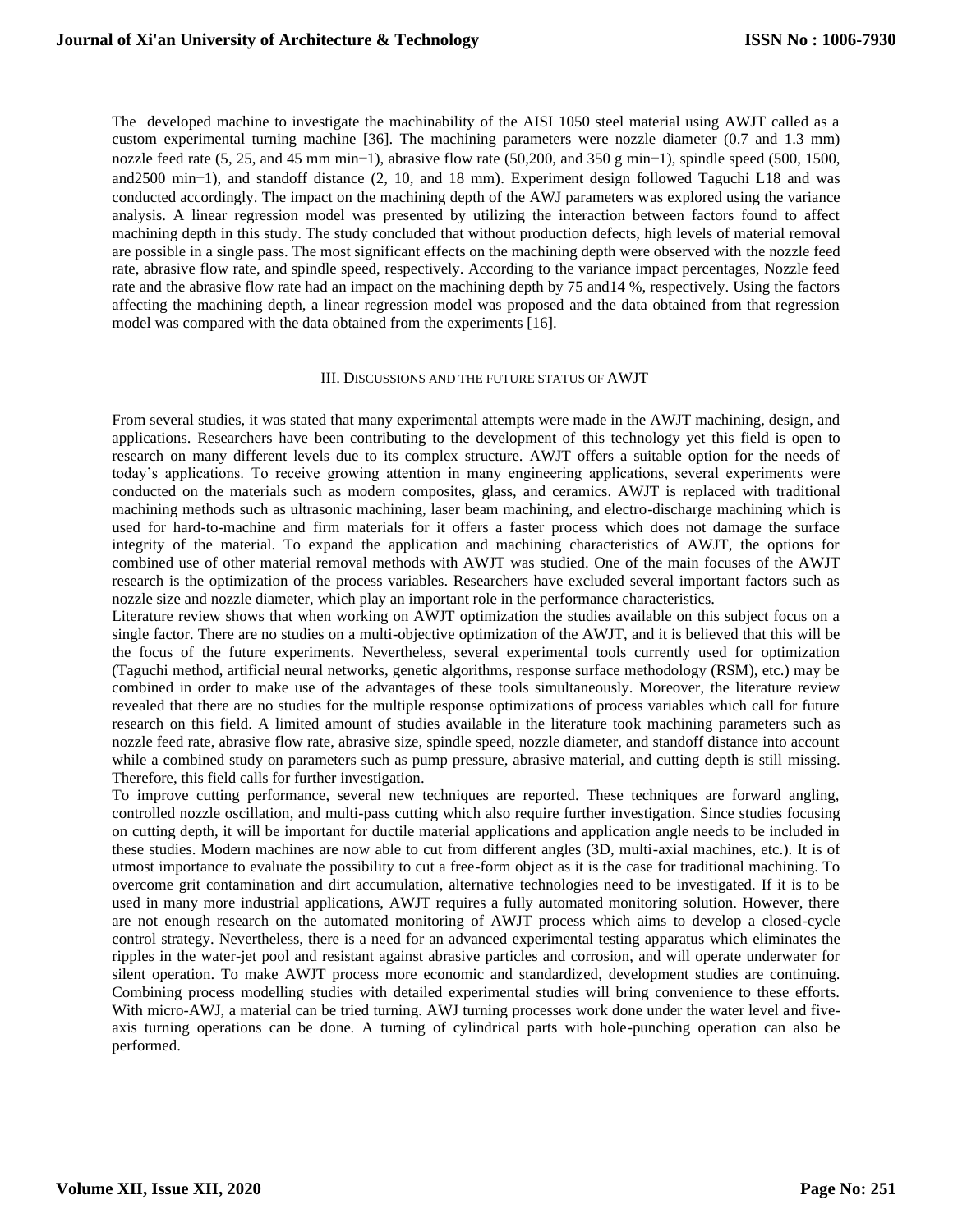## IV. CONCLUSION

A reconsider of the special effects of AWJT process parameters are as below,

- Through surveying we identified that there are several experimental studies involved in cutting and erosion using turning device. The turning test apparatus used in these studies is identical and does not require any special enclosures to protect against pressure water and abrasive particles.
- If a Lathe chuck is used without any enclosure makes the turning process gets even more harder to perform, The surface roughness, waviness of the workpiece and material removal rate are impacted by machining parameters such as spindle speed, nozzle feed rate, standoff distance, abrasive type and size, nozzle diameter, abrasive flow rate, and pump pressure are seen during machining.
- There is no increase in heat at the cutting area while employing the erosion property of the fluid on the workpiece as AWJ Machining is a cold working process. This is an important factor for material removal as significantly affects the machining performance and surface quality of the workpiece.
- Conveniently machine materials are feasible to work under a small metals or non metal.
- Most usually used as abrasive materials are Garnet, silicon carbide dust, and aluminium oxide.
- To Increase pump pressure it leads to increased surface roughness and waviness garnet of 80 mesh was used as the abrasive material.
- Increasing the nozzle feed rate and standoff distance results in increased average surface roughness, while increasing pump pressure and abrasive flow rate results in increased material removal rate.
- In AWJT, while machining in depth, the spindle speed, nozzle feed rate, abrasive flow rate, and standoff distance have an impact on the material removal volume.
- According to AWJT techniques, the offset mode and radial mode can also be used. And it was clearly found that offset mode has a more significant effect on the surface roughness and waviness.
- In AWJ machining process, the noise level can also be reduced.

#### **REFERENCES**

[1] V. Rajasekhar, K.Balamurugan, Y. Jyothi, T. Deepthi, K. Mourya Balaji, Surface profile and tool wear studies on end milled M2HSS steel by optical microscopy, International Innovative Research Journal of Engineering and Technology, 4, 2018, 196-203

[2] Auxillia Michael, T.P. Latchoumi, Arthi J, Deepika P, Contour ellipse fine Turing to an image silhouette using Genetic Algorithm. International Journal Emerging Technology Application in Engineering Technology and Science, Vol.5,Issue.8.

[3] Latchoumi TP, Kannan VV, Ezhilarasi TP. Leasing Processing Power from Mid network using Wireless Communication. International Journal. 2013 May;3(5) 191-199.

[4] G. Ravi Krishnaswami, G. PruthviRaju, Ramakrishna Malkapuram, K. Balamurugan, Modeling,- fabrication, and analysis of an experimental combustion chamber, International Journal of Mechanical and Production Engineering Research and Development, pp.192-198, 2019.

[5] Latchoumi TP, Kannan VV. Synthetic Identity of Crime Detection. International Journal. 3(7) pp.124-129, 2013.

[6] Balamurugan K, Uthayakumar M, Gowthaman S, Pandurangan R. A study on the compressive residual stress due to waterjet cavitation peening. Engineering Failure Analysis. 2018 Oct 1;92:268-77.

[7] Kumar, P.M., Balamurugan, K., Gowthaman, S., Ghouse, S.M. and Suryaharshith, K.V., 2018. Fractography Analysis and Modeling Studies on Friction Stir Welded AA6061/SiC Composite. Journal of Advanced Microscopy Research, 13(1), pp.72-78.

[8] Gowthaman, S., Balamurugan, K., Kumar, P.M., Ali, S.A., Kumar, K.M. and Gopal, N.V.R., 2018. Electrical discharge machining studies on monel-super alloy. Procedia Manufacturing, 20, pp.386-391.

[9] Balamurugan, K., Uthayakumar, M., Sankar, S., Hareesh, U.S. and Warrier, K.G.K., 2018. Effect of abrasive waterjet machining on LaPO 4/Y 2 O 3 ceramic matrix composite. Journal of the Australian Ceramic Society, 54(2), pp.205-214.

[10] K.Balamurugan, M.Uthayakumar, S.Sankar, U.S.Hareesh and K.G.K Warrier, Abrasive Waterjet- Cutting of LaPO4/Y2O3 composite: A Comparative Approach, Chapter 5; Materials Forming, Machining and Tribology; Micro and Nano Machining of Engineering Materials: Recent Developments; Springer Publication, 101-119, (2019) ISBN:978-3-319-99899-2

[11] Uthayakumar, M., Karnan, B., Slota, A., Zajac, J. and Davim, J.P., 2019. Performance Study of LaPO4-Y2O3 Composite Fabricated by Sol-Gel Process Using Abrasive Waterjet Machining. In Handbook of Research on Green Engineering Techniques for Modern Manufacturing (pp. 143-161). IGI Global.

[12] T. P. Latchoumi, D. Premanand , A Discovery of Semantic Web Service using Agents. International Journal of Scientific Research in Computer Science applications and Management Studies, 3(2),pp. 56-61,2014

[13] T. P. Latchoumi, D. Premanand (2014), An Approach for Quality Management Systems Based on Data Warehouses. International Journal of Scientific Research in Computer Science applications and Management Studies, 3(2), pp. 56-62, 2014.

[14] M.Uthayakumar, K.Balamurugan, Modeling and Machining Behaviour of LaPO4-Y2O3 Composite in - Abrasive Waterjet, book chapter, Krocow university of poland, Poland, Chapter 12, pp. 124-137, 2017 (ISBN:978-80-553-3193-5)

[15] Balamurugan, K., Uthayakumar, M., Sankar, S., Hareesh, U.S. and Warrier, K.G.K. Modeling and surface texturing on surface roughness in machining LaPO4–Y2O3 composite. Materials and Manufacturing Processes, 33(4), pp.405-413, 2018.

[16] K.Balamurugan, M.Uthayakumar, S.Sankar, U.S.Hareesh and K.G.K Warrier, Mathematical – Modeling on Multiple Variables in Machining LaPO4/Y2O3 composite by Abrasive Waterjet, International Journal of Machining and Machiniability of Materials, 19(5), 426-439, 2017

[17] K.Balamurugan, M.Uthayakumar, S.Sankar, U.S.Hareesh and K.G.K Warrier, Preparation, Characterization and Machining of LaPO4-Y2O3 Composite By Abrasive Water Jet Machine, International Journal of Computer Aided Engineering and Technology, 10 (6), 684-697. 2018.

[18] T.Lurthu pushparaj, V.Janakiraman and K. Balamurugan, Synthesis and Characterization of Ceria Zinc Aluminate Nano Powder for Thermal Barrier Application, Journal of Scientific and Engineering Research, Vol.5 (1),pp.18-22, 2014.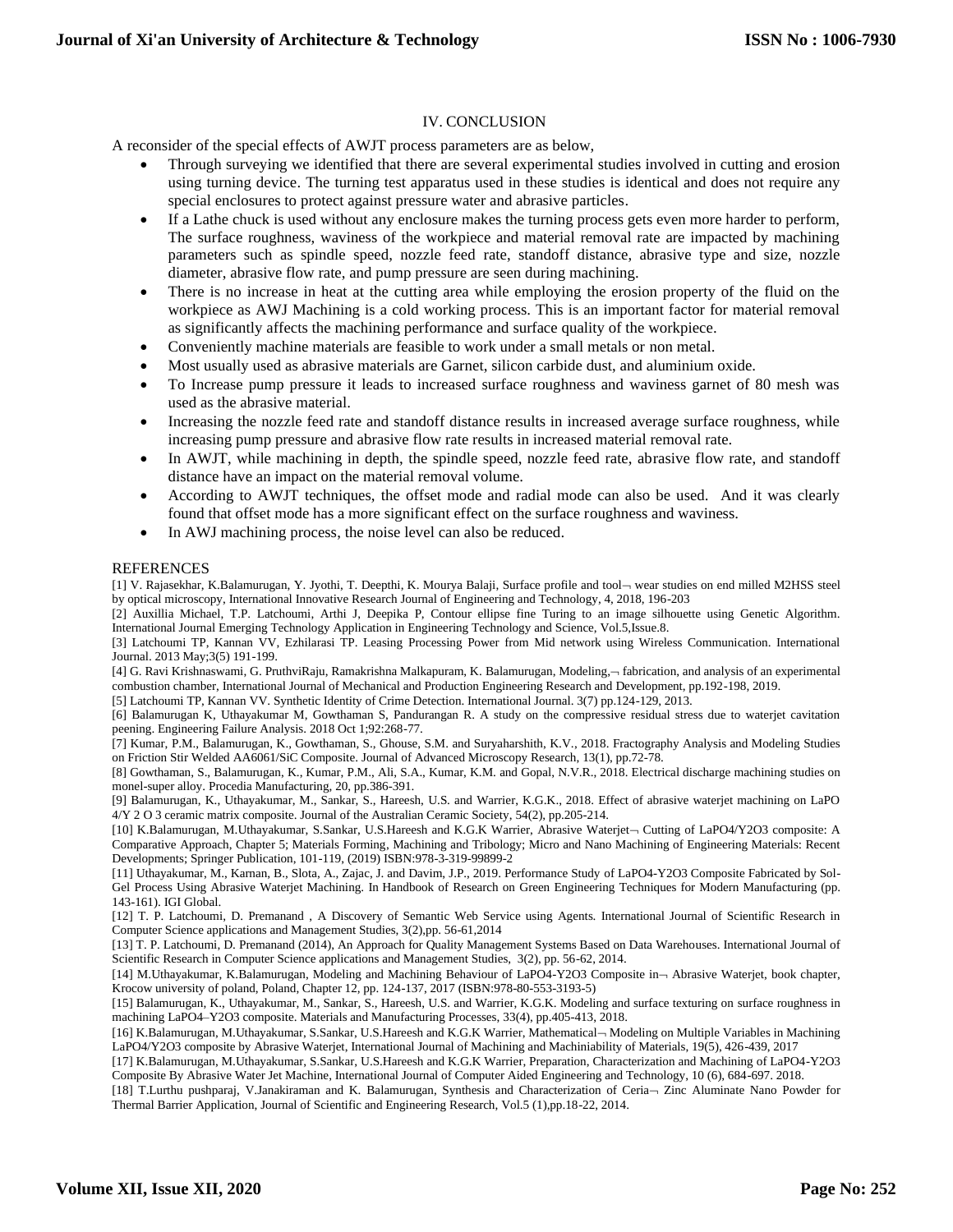[19] T. P. Latchoumi, Experimental Evaluation of Feature Subset Selection, International Journal of Advanced Research in Computer Science and Software Engineering, 4(1), pp. 78-82, 2014.

[20] T. P. Latchoumi, Evaluating Data reliability in a Clinical Oriented Data warehouse using Multi Agent Systems. International Journal of Advanced Research in Computer Science and Software Engineering, 4(1, pp.221-227, 2014.

[21] T. P. Latchoumi, D. Premanand, Efficient Query Optimization Techniques in Data Warehouses. International Journal of Scientific Research in Computer Science applications and Management Studies, 3(2), pp. 29-37, 2014.

[22] T. P. Latchoumi, D. Premanand (2014), The Three-Tier Protection Proposal in Wireless Antenna Networks with Mobile Sinks. International Journal of Scientific Research in Computer Science applications and Management Studies, 3,(2, pp. 67-73, 2014.

[23] Bhasha, A.C. and Balamurugan, K., 2020, July. Multi-objective optimization of high-speed end milling on Al6061/3% RHA/6% TiC reinforced hybrid composite using Taguchi coupled GRA. In 2020 International Conference on Computational Intelligence for Smart Power System and Sustainable Energy (CISPSSE) (pp. 1-6). IEEE.

[24] M Venkata Pavan, K Balamurugan, [Compressive Property Examination on Poly Lactic Acid-Copper Composite Filament in Fused](javascript:void(0))  Deposition Model – [A Green Manufacturing Process](javascript:void(0)) Journal of Green Engineering 10 (3), 843-852

[25] Balamurugan, K., Uthayakumar, M., Sankar, S., Hareesh, U.S. and Warrier, K.G.K. Process optimisation and exhibiting correlation in the exploitable variable of AWJM. International Journal of Materials and Product Technology, 61(1), pp.16-33, 2020.

[26] ChinnamahammadBhasha, A. and Balamurugan, K. Studies on Al6061nanohybrid Composites Reinforced with SiO 2/3x% of TiC-a Agro-Waste. Silicon, pp.1-14, 2020.

[27] Balamurugan, K., 2020. Metrological changes in surface profile, chip, and temperature on end milling of M2HSS die steel. International Journal of Machining and Machinability of Materials, 22(6), pp.443-453.

[28] Balamurugan, K., Uthayakumar, M., Sankar, S., Hareesh, U.S. and Warrier, K.G.K. Predicting correlations in abrasive waterjet cutting parameters of Lanthanum phosphate/Yttria composite by response surface methodology. Measurement, 131, pp.309-318, 2019.

[29] Deepthi, T. and Balamurugan, K. Effect of Yttrium (20%) doping on mechanical properties of rare earth nano lanthanum phosphate (LaPO4) synthesized by aqueous sol-gel process. Ceramics International, 45(15), pp.18229-18235, 2019.

[30] Chinnamahammad Bhasha and K.Balamurugan\*, Fabrication and Property Evaluation of Al 6061+ - x% (RHA+TiC) Hybrid Metal Matrix Composite, SN Applied Sciences, 2019 1: 977. https://doi.org/10.1007/s42452-019-1016-0

[31] T. P. Latchoumi, P.Neeranjana, D.Devi, E.Suganya , CoDe Model for Exploiting Visualization Report from Data Warehouse. International Journal of Advanced Research in Computer Science and Technology, 3(1), pp.89-93, 2015.

[32] P. Manoj Kumar, K.Balamurugan, M. Uthayakumar, S. Thirumalai Kumaran, Adam Slota, and Jerzy-Zajac, Potential Studies of Waterjet Cavitation Peening on Surface Treatment, Fatigue and Residual Stress, Advances in Manufacturing II - Volume 4, Lecture Notes in Mechanical Engineering, Vol.4. pp. 1–17, 2019. https://doi.org/10.1007/978-3-030-16943-5\_31

[33] Balamurugan, K., Uthayakumar, M., Ramakrishna, M. and Pillai, U.T.S. Air Jet Erosion Studies on Mg/SiC Composite. Silicon, 12(2), pp.413-423, 2020.

[34] Arunkarthikeyan, K., Balamurugan, K., Nithya, M. and Jayanthiladevi, A. December. Study on Deep Cryogenic Treated-Tempered WC-CO insert in turning of AISI 1040 steel. In 2019 International Conference on Computational Intelligence and Knowledge Economy (ICCIKE) (pp. 660-663). 2019, IEEE.

[35] T. P. Latchoumi, Latha Parthiban, Abnormality detection using weighed particle swarm optimization and smooth support vector machine Biomedical Research (SCIE), 28(11), pp.166-172, 2017.

[36] T. P. Latchoumi, Loganathan, J., and T. P. Ezhilarasi, [Detecting Generic Objects by](https://www.researchgate.net/publication/319880018_Detecting_Generic_Objects_by_using_an_adaptation_of_Spatial_features?_iepl%5BviewId%5D=UgGqh36Zri1byoPrNO6fuJRR&%3B_iepl%5BprofilePublicationItemVariant%5D=default&%3B_iepl%5Bcontexts%5D%5B0%5D=prfpi&%3B_iepl%5BtargetEntityId%5D=PB%3A319880018&%3B_iepl%5BinteractionType%5D=publicationTitle) [using an adaptation of Spatial features.](https://www.researchgate.net/publication/319880018_Detecting_Generic_Objects_by_using_an_adaptation_of_Spatial_features?_iepl%5BviewId%5D=UgGqh36Zri1byoPrNO6fuJRR&%3B_iepl%5BprofilePublicationItemVariant%5D=default&%3B_iepl%5Bcontexts%5D%5B0%5D=prfpi&%3B_iepl%5BtargetEntityId%5D=PB%3A319880018&%3B_iepl%5BinteractionType%5D=publicationTitle) Journal of Advanced Research in Dynamical and Control Systems, 9, pp.45-53, 2017.

[37] K.Balamurugan, M Uthayakumar, ST Kumaran, GS Samy, UTS Pillai, Drilling study on lightweight - structural Mg/SiC composite for defence applications, Defence Technology, 2019, DOI: 10.1016/J.Dt.2019.01.002

[38 ] T. P. Latchoumi, Latha Parthiban, Retriving relevant data in the warehouse on cloud environment through MAS. International Journal of Applied Engineering Research, 10, pp.23-31, 2015.

[39] Kumar, P.M., Balamurugan, K., Uthayakumar, M., Kumaran, S.T., Slota, A. and Zajac, J., May. Potential Studies of Waterjet Cavitation Peening on Surface Treatment, Fatigue and Residual Stress. In International Scientific-Technical Conference manufacturing (pp. 357-373). 2019, Springer, Cham.

[40] Latchoumi, T.P. and Parthiban, L. Secure Data Storage in Cloud Environment using MAS. Indian Journal of Science and Technology, 9, p.24-29, 2016.

[41] Loganathan, J., Janakiraman, S. and Latchoumi, T.P., A Novel Architecture for Next Generation Cellular Network Using Opportunistic Spectrum Access Scheme. Journal of Advanced Research in Dynamical and Control Systems,(12), pp.1388-1400, 2017.

[42] T Deepthi, K Balamurugan, G Kalusuraman [Abrasive waterjet machining studies on Al6061/15%LaPO4 composite,](javascript:void(0)) Materials Today: Proceedings[, https://doi.org/10.1016/j.matpr.2020.09.237.](https://doi.org/10.1016/j.matpr.2020.09.237)

[43] Bhasha, A.C., Balamurugan, K. End mill studies on Al6061 hybrid composite prepared by ultrasonic-assisted stir casting. Multiscale and Multidiscip. Model. Exp. and Des. (2020). https://doi.org/10.1007/s41939-020-00083-1

[44] Loganathan, J., Janakiraman, S., Latchoumi, T.P. and Shanthoshini, B. Dynamic Virtual Server For Optimized Web Service Interaction. International Journal of Pure and Applied Mathematics, 117(19), pp.371-377, 2017.

[45] Vasanth, Vijay & Venkatachalapathy, K. & Thamarai, Latchoumi & Parthiban, Latha & Ezhilarasi, T.P. A survey on cache route schemes to improve QoS in AD-HOC networks. Pakistan Journal of Biotechnology. 14. Pp.265-269, 2017.

[46] Arunkarthikeyan, K. and Balamurugan, K., Experimental Studies on Deep Cryo Treated Plus Tempered Tungsten Carbide Inserts in Turning Operation. In Advances in Industrial Automation and Smart Manufacturing (pp. 313-323). Springer, Singapore.

[47] T.P. Latchoumi, Jayakumar, T. P. Ezhilarasi, Latha Parthiban, Mahalakshmi (2018), Comparison of Classification Techniques on Data Mining, International Journal of Pure and Applied Mathematics, 118(19), pp. 221-227, 2018.

[48] Vijay Vasanth, K.Venkatachalapathy, T.P.Latchoumi, Latha Parthiban, T.Sowmiya, V.Ohmprakash (2018), An Efficient Cache Refreshing Policy to Improve QoS in MANET Through RAMP. In Proceedings of the Second International Conference on Computational Intelligence and Informatics (pp. 369-381). Springer Lecture Series (Scopus),Singapore.

[49] T.P.Latchoumi, Latha Parthiban, Advanced Overlap Community Detection by Associative Rule Mining and Multi-View Ant Clustering. International Journal of Engineering and Technology,7, pp. 21-29, 2018.

[50] T.P. Latchoumi, K. Balamurugan, K. Dinesh and T. P. Ezhilarasi. Particle swarm optimization approach for waterjet cavitation peening. Measurement , 141, pp.184-189, 2019.